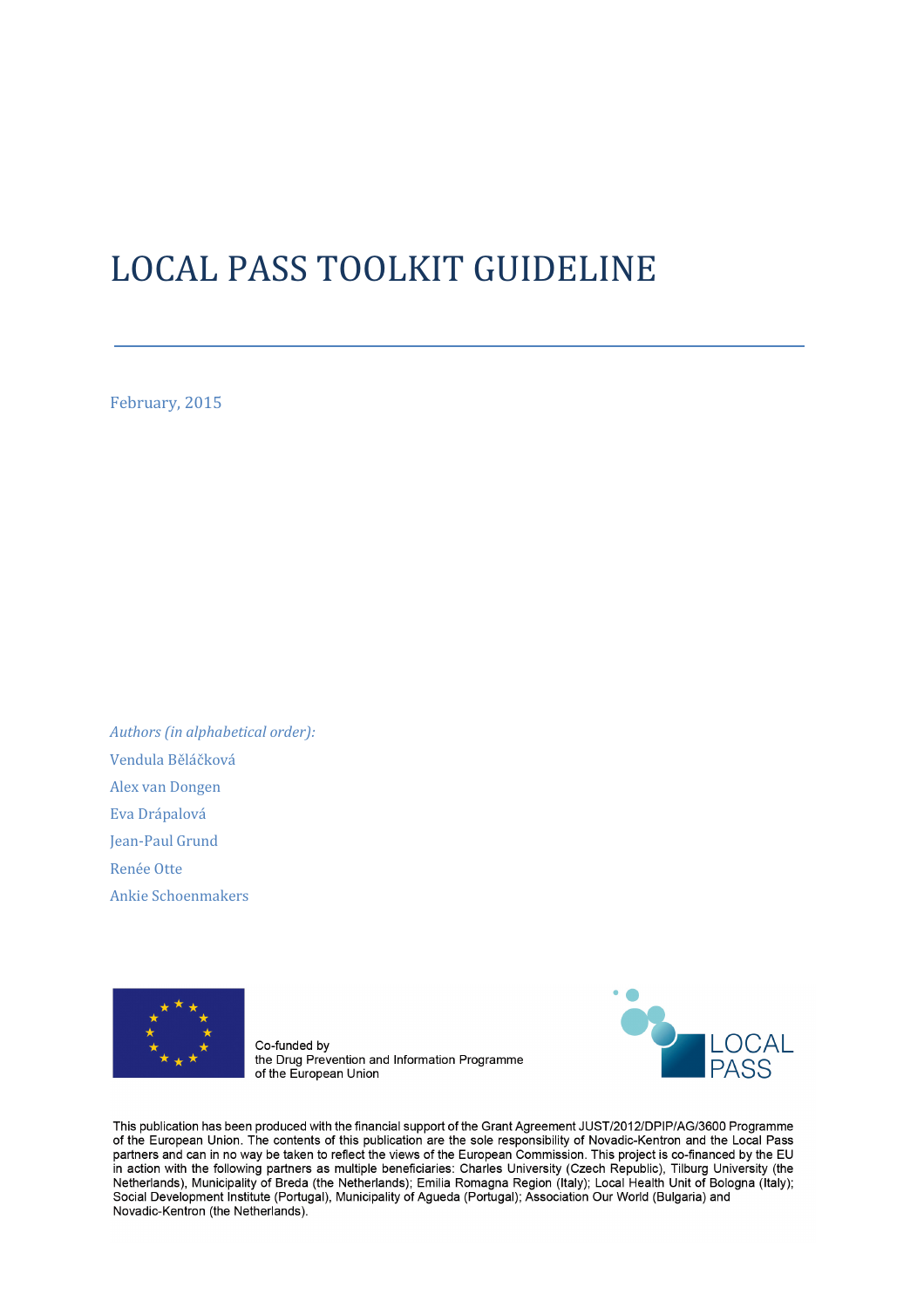# INTRODUCTION

Lying before you is the Local PASS toolkit. It is a set of guidelines, flowcharts and tools that can be used for early identification of and an early response to newly emerging trends in drug use and abuse in your locality. This Toolkit is the result of a two year research collaboration between nine partners from five European countries, funded by the European Committee. Through different methods and with the help of stakeholders and key informants at different levels from all partner countries data were collected on best practice and success factors at the local level with respect to identification of, risk assessment of, and interventions for new drug trends. In the Local PASS Toolkit Guideline we describe the benefits of this toolkit (Chapter I), what it encompasses and how to put it to use (Chapter II & III), and how information about its process can be communicated (Chapter IV). Frequent references will be made to the products that make up of the toolkit: The Identification Guideline, the Risk Assessment Guideline, and the Intervention Guideline (see: www.localpass.eu/cms/local-pass-toolkit). These guidelines describe the process of early identification, risk assessment and intervention implementation in detail and therefore constitute an essential part of the Local PASS toolkit to be used in addition to the current document.

# I WHY does early local trend identification, risk assessment and intervention matter?

Early trend identification, assessment of the trend risks, and adoption of adequate interventions represent core tasks of local level drug policies that all stakeholders can benefit from. Here we argue that despite the process requiring a certain amount of time and effort it may lead to a great improvement in local health and safety outcomes, overall well-being, and increased efficiency of all drug-related interventions on the local level. Local PASS stakeholders have identified the merits of our approach towards trend identification, assessment and response as the following:

#### Understanding and being understood

Many local drug policy stakeholders are isolated in their daily routines, and find it difficult to look outside the scope of their organisation. The channels of communication are rather informal, and sources of reliable information about the local situation are lacking. Signals about new trends in substance use want for verification and triangulation among different sources, and might not be trusted or taken seriously by local or national authorities. Prioritisation of standard identification tools is a key to efficient communication, to cross-checking of information, and to improved



Co-funded by the Drug Prevention and Information Programme of the European Union



1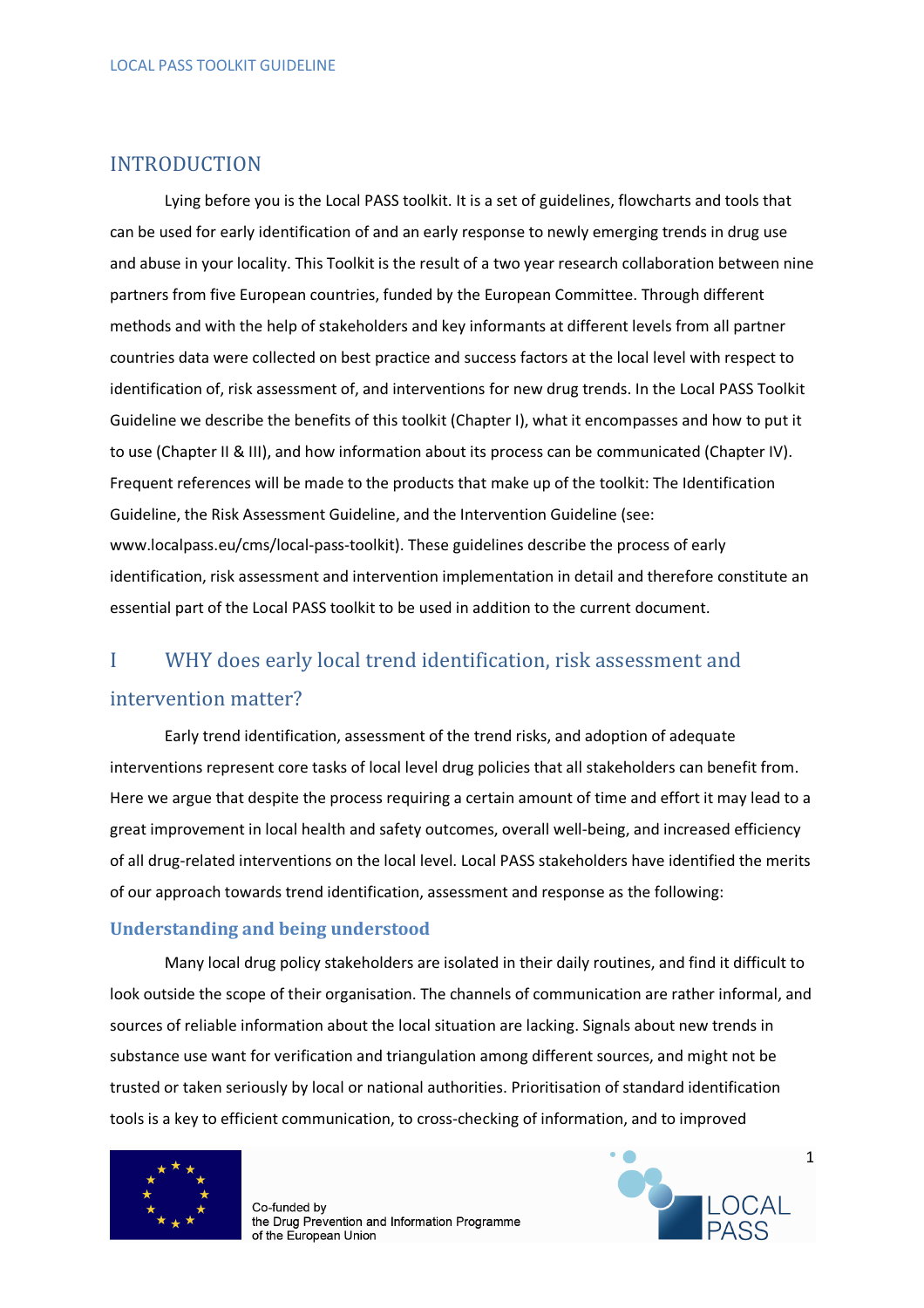collaboration among local drug policy stakeholders who share the common aim of protecting public health, safety and well-being. Understanding your local drug situation means understanding your clients and civilians, and being trusted and taken seriously by your authorities.

#### Responding quickly and efficiently

When new trends in substance use emerge it is important to act sensibly rather than to panic. Evidence-based interventions that are planned and tailored to the needs of the target group have better outcomes in the long run than politically visible acts. Early identification of trends allows for quick and adequate responses that can prevent further spreading of the trend into new user groups, and limits the risks the current users face. The interventions adopted should tackle the actual risks, especially when resources are limited. The potential harms that are addressed need to be prioritised on the level of the organisation as well as on the level of the municipality or region. If specific resources are needed, a planned intervention that addresses well-documented needs is more likely to be funded.

#### Learning from the new and the old

When a new trend in substance (ab)use appears, fast ad-hoc solutions are often implemented that lack both a follow-up with the trend and an evaluation of the outcomes. When a similar trend appears there is little to build upon, and an ad-hoc solution is chosen again. Each locality is different, and the risks of a new trend are specific to the substance and its user group. Nevertheless, local drug policy stakeholders can both learn from the past and from other regions, and prevent risky situations as much as possible. Only a continuous monitoring of local drug trends and assessment of their risks will make local drug policy efficient and cost-efficient. It will lead to a win-win game where you gain as much as you contribute, and the one who benefits most is your local community.

#### Why does it matter to you?

The Local PASS team believes it is never too late to start with developing identification, risk assessment, and intervention mechanisms on the local level. The team members also share a belief that any local level drug policy stakeholder can initiate steps in his or her locality. A local authority supporting these can signify the binding factor for all local players participating in the initiative. We believe that a small step for an individual can be a great step for the (local) community – and one towards better (local) drug policies.



Co-funded by the Drug Prevention and Information Programme of the European Union

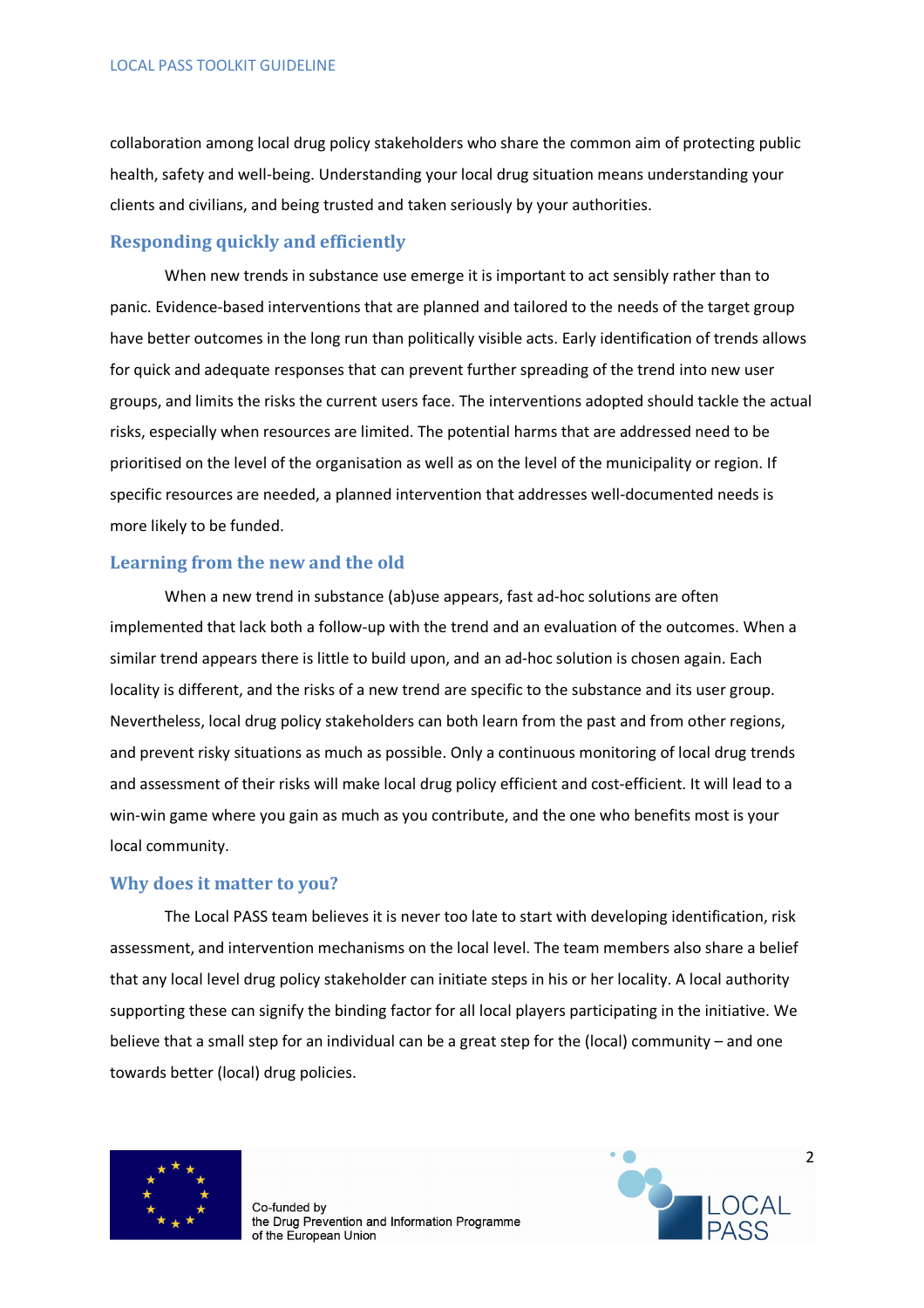# II WHAT are the Local PASS identification, risk assessment and intervention tools?

The Local PASS Toolkit describes three components for early identification, risk assessment and intervention development (further on "IRI", or "model") – a set of three tools and their explanatory guidelines that, it is our hope, will better enable municipalities and other local stakeholders to (i) identify emerging drug trends early on, before tipping over into a phase of wider diffusion; (ii) assess the risks involved and the potential harm(s) that might occur; and (iii) implement and/or develop appropriate interventions when indicated by the risk assessment. The explicit goals of the toolkit are to inform local drug policy making, to contribute to a transparent decision making process, and to provide relevant and evidence-based input into the implementation or design of appropriate responses to emerging drug trends. The full set of instruments and guidelines can be downloaded from the Local PASS website (www.localpass.eu).

The IRI model for responding to locally emerging drug trends is based on our review of the literature, interviews with key informants, focus groups, and an online stakeholder survey. We thank all people who have contributed their time and participated in our research. Without them, we could not have taken a look outside of our own localities. Because of them, we have developed tools that can be considered European, rather than Bulgarian, Czech, Italian, Dutch or Portuegese.

The Local PASS Toolkit builds on the Rapid Assessment & Response methodology, which was originally designed to speed up the public health response to the spread of HIV among people who inject drugs (PWID), but has meanwhile been used, and adapted to, a range of social and public health issues (Bianchi & Popper, 2000; Dupont, Kaplan, Braam, Verbraeck, & de Vries, 2014; Fitch, Rhodes, & Stimson, 2000; Needle, Trotter, Goosby, Bates, & Von Zinkernagel, 2000; Rhodes et al., 1999; Rhodes, Fitch, Stimson, & Kumar, 2000; Trautmann & Burrows, 2000). At the same time, the toolkit has largely expanded on risk assessment procedures that are conducted on the European level by the European Monitoring Centre for Drugs and Drug Addiction (EMCDDA, 2009), that has considered how several of its mechanisms could be applied on the local level. Local decision making can result in a wide range of targeted interventions, rather than in a decision over a narrow range of control measures. The range of interventions suggested in this toolkit is based upon both an extensive literature review and the input from key informants and local stakeholders, and additionally upon the outcomes of several European projects (e.g. NEWIP, see http://www.safernightlife.org/).



Co-funded by the Drug Prevention and Information Programme of the European Union

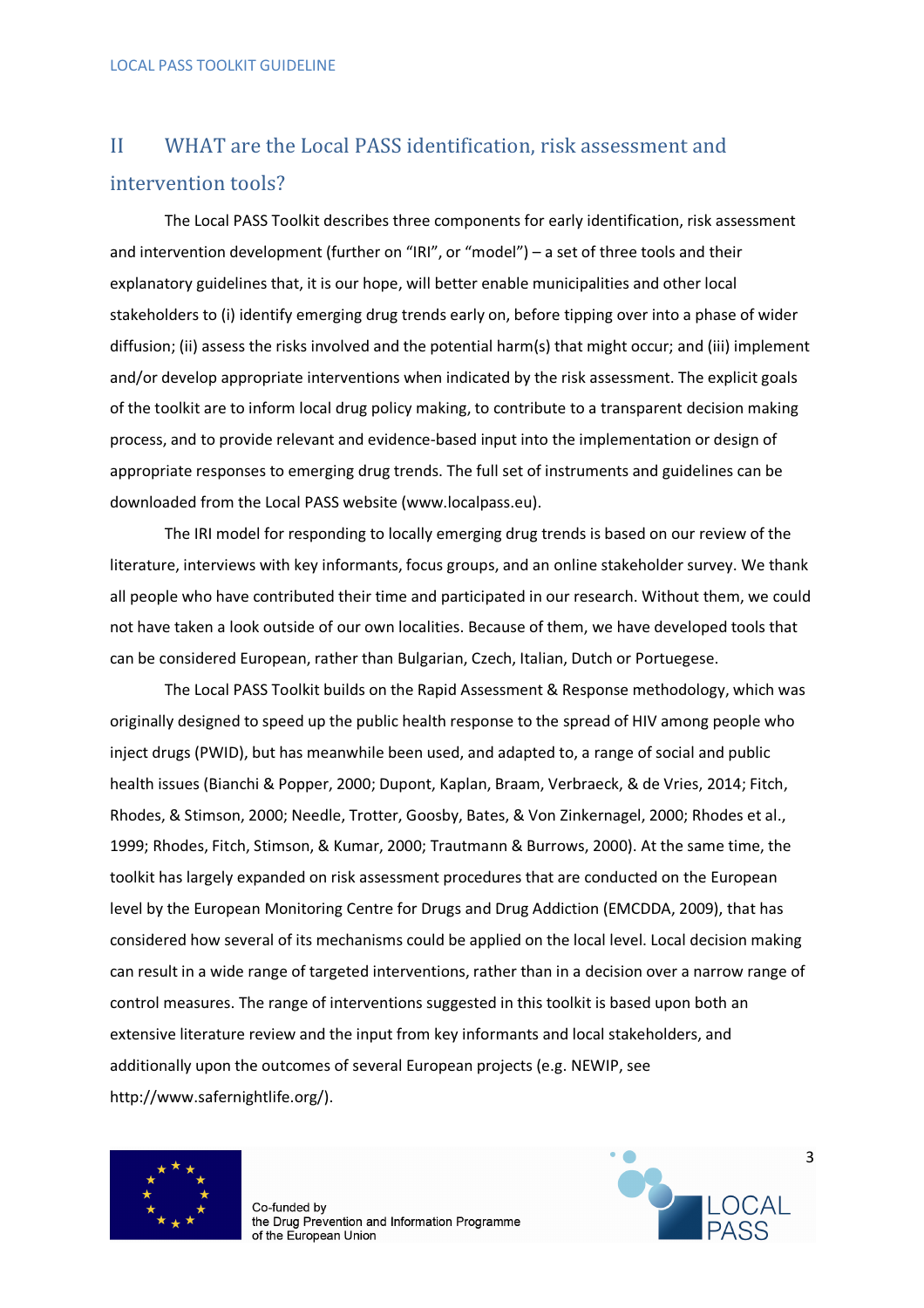# III WHO performs the local level identification, risk assessment and intervention design?

### The Local Emerging Drug Trends Panel

The Local PASS IRI model can be implemented by local stakeholders, and requires only moderate research skills. The three guidelines within the Toolkit – the Identification Guideline, the Risk Assessment Guideline, and the Intervention Guideline – present an overview of the procedures and tools involved in organising local identification and risk assessment of, and interventions aimed at newly emerging trends in substance use and abuse. Here we present the main action body which takes on the activities in each of the three guidelines: The Local Emerging Drug Trends Panel ("LEDTP", or "panel"). The panel consists of all relevant local-level stakeholders, and is in charge of identification, risk assessment and intervention implementation.

#### Panel composition

We suggest that the Local Emerging Drug Trends Panel consists of 6 to 12 core members with a multidisciplinary composition. Thus, the panel members ideally represent a spectrum of backgrounds, disciplines and professional practice. Professionals who work with various groups of people who use drugs habitually or heavily (PUDHs) or with at risk populations may be involved, as well as researchers, local policy coordinators and other stakeholders – including people who use drugs. Suggested members for the Emerging Drug Trend Panel are provided in Table 1. External experts, e.g. from national agencies or from (online) drug using communities, could be invited to provide information or expertise when needed. In addition, the panel's work could greatly benefit from easy access to the European Early Warning System (EWS) administered by the EMCDDA. For this, a close cooperation with National Focal Points is desirable. The substance under scrutiny could already have been identified elsewhere and information about its pharmacology (or of similar compounds) and potential risks might be therefore be available through the EWS.

Table 1: Proposed composition of the Local Emerging Drug Trends Panel.

|  |  | The X's indicate which groups of users the panel members have contact with/access to. |
|--|--|---------------------------------------------------------------------------------------|
|--|--|---------------------------------------------------------------------------------------|

| <b>Emerging Drug Trends panel composition</b>         |                       |                |                   |             |                        |  |  |  |
|-------------------------------------------------------|-----------------------|----------------|-------------------|-------------|------------------------|--|--|--|
| Groups of people who use drugs and/or who are at risk |                       |                |                   |             |                        |  |  |  |
| <b>Panel members</b>                                  | Problem<br>drug users | Party<br>scene | (Street)<br>vouth | Psychonauts | Marginalised<br>groups |  |  |  |
| Drug users / ex-users, peer-<br>workers               | x                     |                |                   |             |                        |  |  |  |
| Outreach workers                                      |                       |                |                   |             |                        |  |  |  |



Co-funded by the Drug Prevention and Information Programme of the European Union



4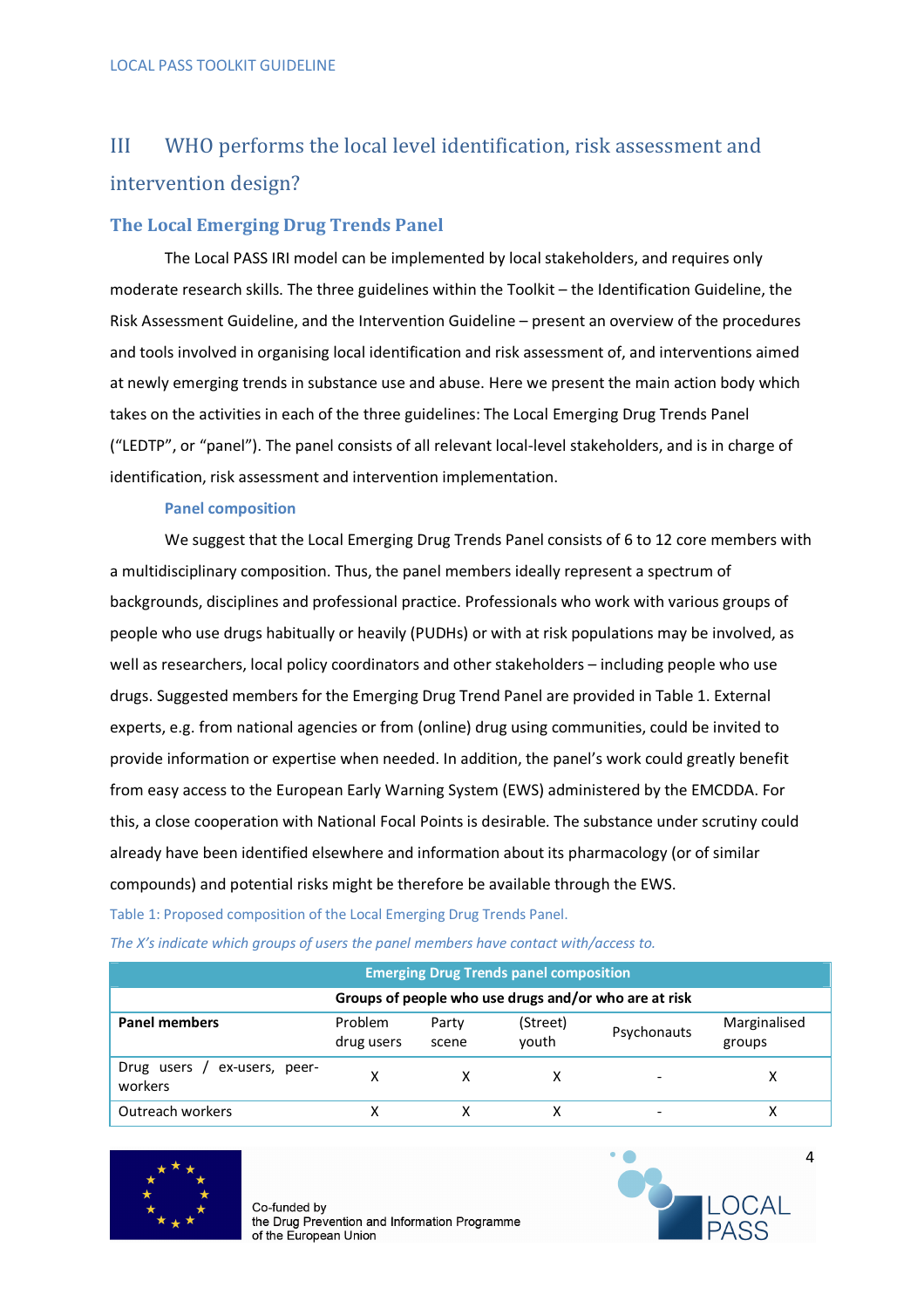| Other<br>drug<br>services<br>(prevention<br>$\sqrt{2}$<br>treatment $/$<br>harm reduction) | X | X | X |   | X |
|--------------------------------------------------------------------------------------------|---|---|---|---|---|
| Drug sample analysis                                                                       | X | X | X | X | X |
| Researchers or scientists from<br>the addictology field                                    | X | X | X | X | X |
| Smart shop owners,<br>party<br>providers                                                   | X | X |   | X |   |
| Representatives of local public<br>services                                                |   |   |   |   |   |
| Police                                                                                     |   |   | X |   |   |
| Drug policy coordinator                                                                    |   |   | X |   |   |
| <b>Health policy</b><br>representative                                                     |   |   | Χ |   |   |
| Emergency<br>acute<br>psychiatric<br>workers<br>medical worker                             |   |   | Χ |   |   |

#### Process of establishing and mandating a Local Emerging Drug Trends Panel

At the first convention of the Local Emerging Drug Trends Panel a chair and a secretary need to be appointed, and its mandate agreed upon by the key local stakeholders. Who will chair the panel - e.g. a local authority or a municipal public health department - depends on the local situation. While the initiation of the panel meeting can well come from other local level stakeholders that perceive a need for a stable trend identification mechanism, official involvement of the local authorities is desirable, if not necessary – to ensure that all relevant stakeholders participate. The Local PASS Toolkit can serve as a guiding document to be shared among the panel members.

The panel is advised to meet on a regular basis (once in  $3 - 12$  months), to discuss any signs of newly emerging trends in a locality, and to decide on whether (rapid) risk assessment or intervention implementation is warranted. If feasible, meeting in person is recommended. Face to face meetings can be complemented by (Skype) teleconferences and other (ad hoc) online communication. In certain cases, it might be difficult for the entire panel to meet at once. In this case, we advise the chair to attend various internal meetings in which a specific time slot is granted to the discussion of new trends. The chair could subsequently report about these meetings to the full panel.

To keep the entire process of identification, risk assessment and intervention development focused and manageable, communication lines should be short. In case of the emergence of a highrisk trend or a trend with serious consequences, an alert /EMERGENCY/ mechanism can be applied



Co-funded by the Drug Prevention and Information Programme of the European Union



5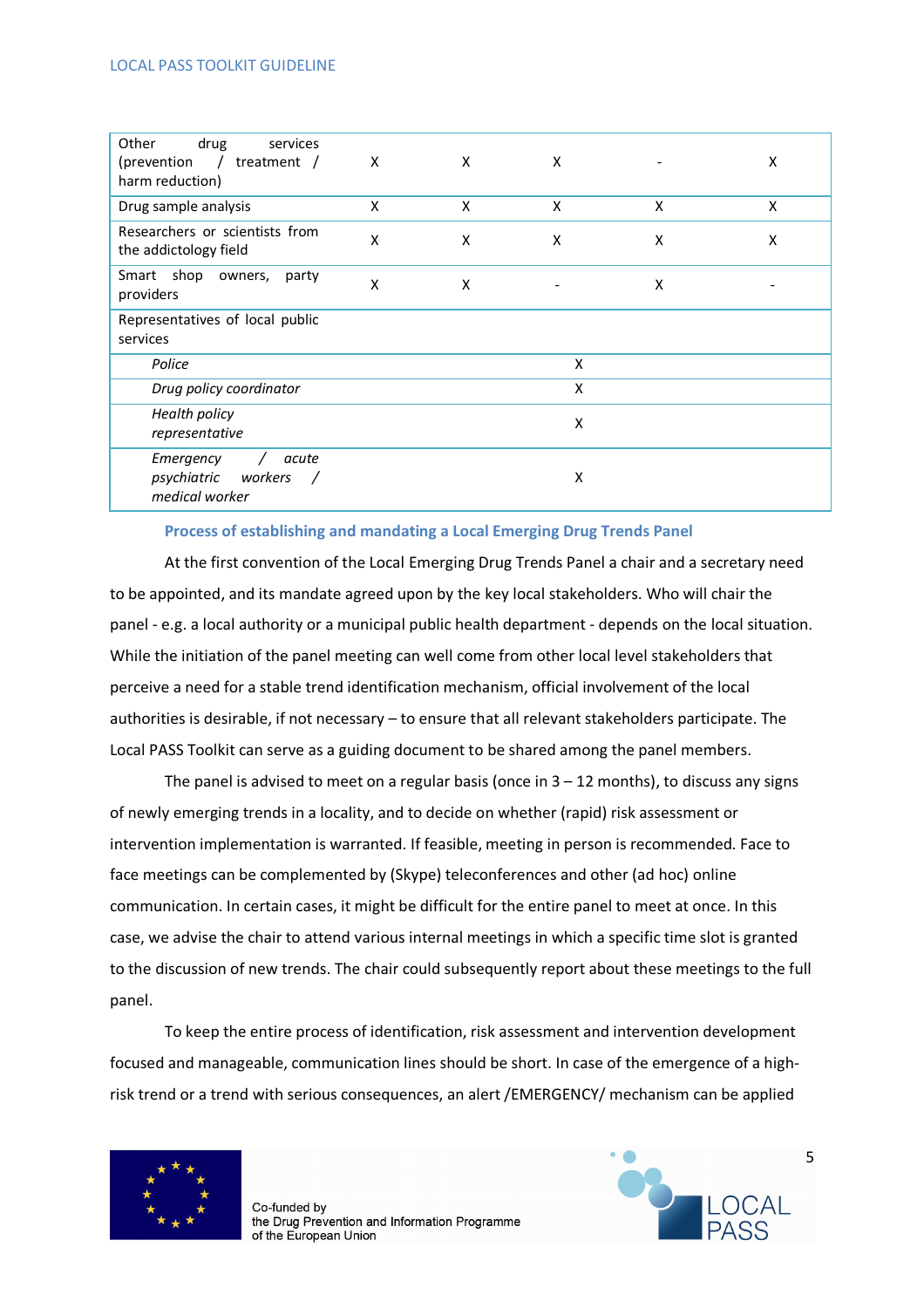and the panel can meet AD HOC. Notification of the panel members can then be realised through email communication, through an online platform, and/or in person / phone by the panel chair.

#### Recommendations

- $\triangleright$  The frequency of the regular meetings is recommended from once every 3 months up to once a year. The actual frequency can be decided on during the first panel meeting.
- $\triangleright$  The alert mechanism that will lead to an AD HOC meeting can be initiated by any member of the panel.
- $\triangleright$  Several personal meetings of the panel can be replaced by frequent exchange of information via an online system (see also Chapter IV).
- $\triangleright$  Several members of the panel can be represented by a chair or another delegate of the panel who attended internal meetings (e.g. emergency doctors). Meeting in person, informal exchange of information, and the individual involvement of each member from early on are key to effective communication.

### Summary of the organisation structure and process flow

The flowchart in Figure 1 is a representation of the organisation structure and the process flow of the Local PASS toolkit. After its installation, the Local Emerging Drug Trends Panel continuously collects data on new trends (step 1: See Identification Guideline). If the panel decides this is warranted, a risk assessment will take place, carried out by the Risk Assessment Committee (step 2: See Risk Assessment Guideline). Based on the risk assessment the panel then decides whether interventions need to be implemented that act on the risks that have been observed (step 3: See Intervention Guideline). Information collected in each of the steps is closely linked and is often relevant for decision making in more than one of the three steps. Thus, we recommend that information from each of the three steps is readily available for use in one of the other steps. An Online Communication Platform in which the information from all steps can be easily stored and retrieved can help in assuring its quick availability (see Chapter IV for recommendations on such a platform). Each of the three steps mentioned above are described in detail in respectively the Identification Guideline, the Risk Assessment Guideline and the Intervention Guideline.

After completion of the process we recommend performing an evaluation, which can yield valuable information for future reference. Also, it is possible to run several smaller evaluations, each after the completion of one of the steps in the IRI process. Information from these evaluations could be stored in the Online Communication Platform, and consulted when a new trend emerges.



Co-funded by the Drug Prevention and Information Programme of the European Union

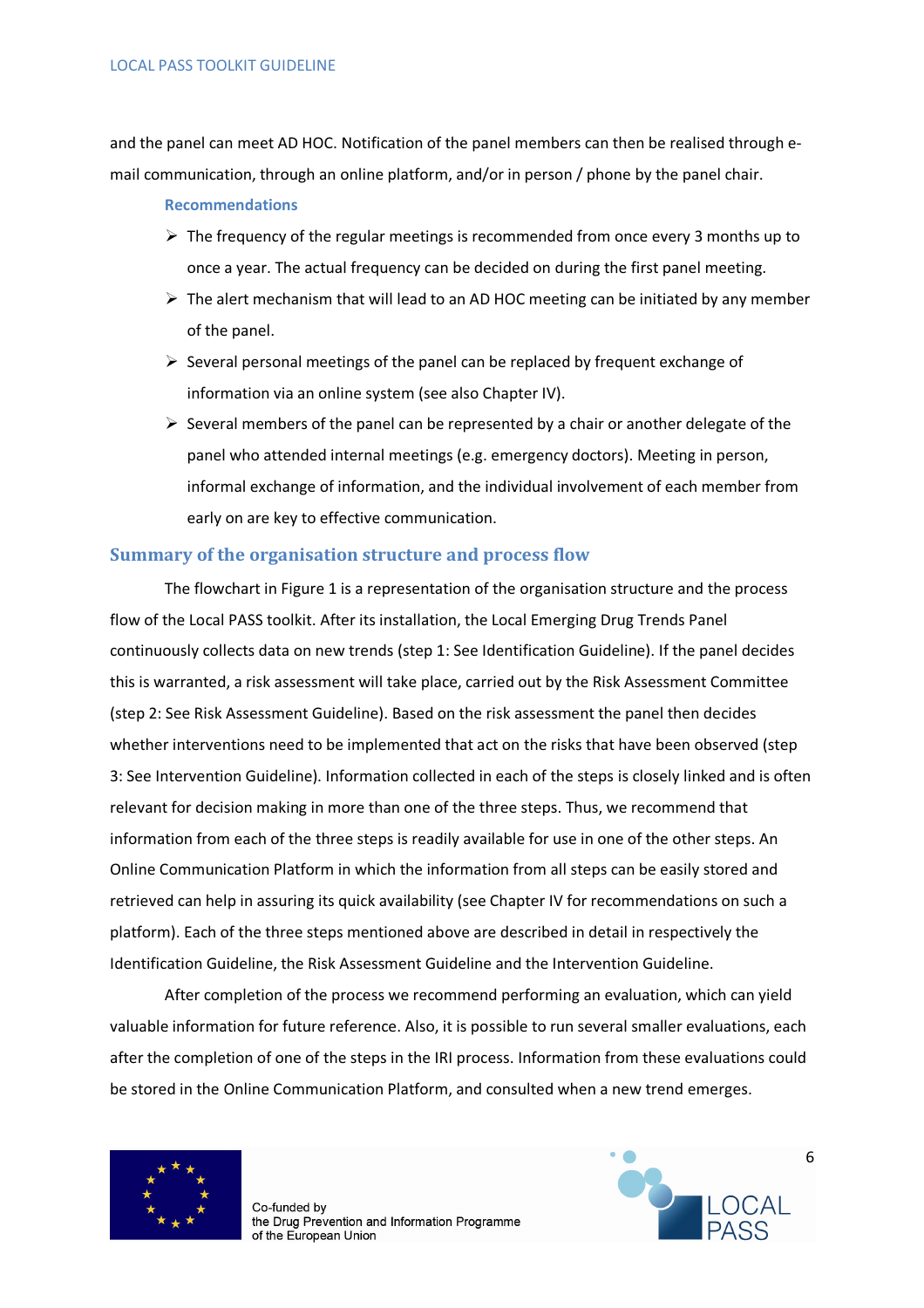

Figure 1: Schematic representation of the structure and process flow of the Local PASS toolkit

# 5. HOW is information about local level identification, risk-assessment and intervention design communicated?

To facilitate communication between the members of the Local Emerging Drug Trends Panel, an Online Communiction Platform can be established. The platform can, to an extent, substitute meetings in person, and can serve as an efficient tool for data storage as well as an instrument for AD HOC alerts. Main advantages of the online platform are (i) a rapid exchange of information amongst all recipients and (ii) a continuous access for involved panel members to current information from various sources.

# Online communication platform features

The online communication platform could be based on an existing system that is enhanced with functionalities such as data storage and retrieval system, and an alert option. We recommend that the platform be used for the following activities and purposes:



Co-funded by the Drug Prevention and Information Programme of the European Union

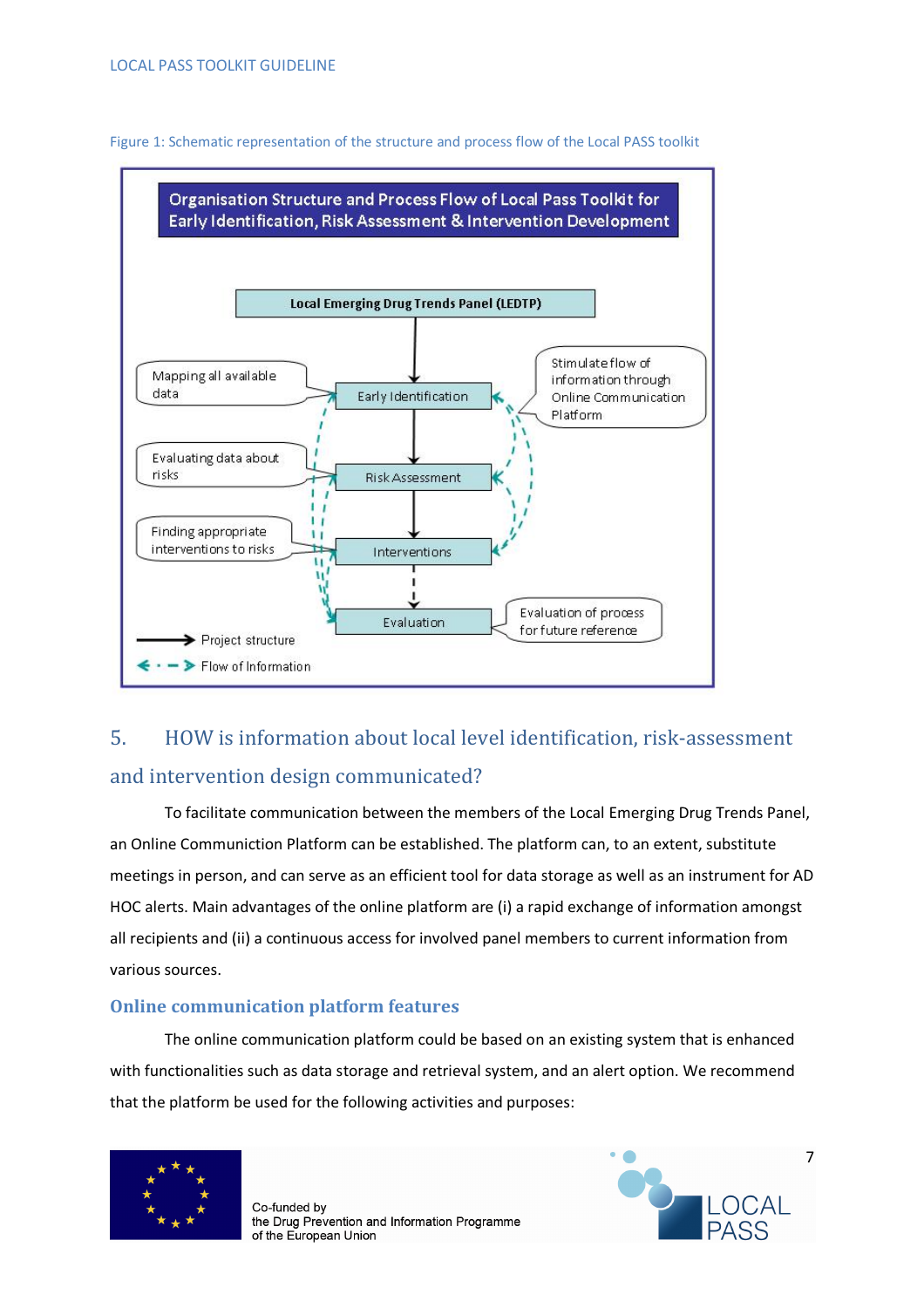- $\triangleright$  as a source for the newest information on the local drug scene situation and its emerging trends,
- $\triangleright$  as a communication and information exchange between the members of the local identification panel,
- $\triangleright$  for aggregation of data that could signal a newly emerging trend,
- $\triangleright$  as an alert mechanism for both the Local Emerging Drug Trends Panel members and other relevant key players in the local identification process.

### Advantages of an online communication platform

Working with the Emerging Drug Trends Platform may yield the following advantages:

- $\triangleright$  fast exchange of information,
- $\triangleright$  aggregated data that is accessible to all panel members at any time,
- $\triangleright$  time-saving in terms of less frequent meetings in person,
- $\triangleright$  specific communication features can help assess the relevance of information and its meaningfulness (i.e. alert button, newsletter).

#### Disadvantages of the online communication platform

The online communication platform may also have disadvantages. We list these below:

- $\triangleright$  There may be initial costs of establishing the platform and training the Local Emerging Drug Trends Panel members in how to use it, of technical maintenance, and of a person responsible for data/content maintenance and updates. Therefore, we recommend establishing the platform on the basis of an already functioning information exchange platform, such as a Local Early Warning System, a website aimed at drug service providers and PWUDs, etc.
- $\triangleright$  An online platform cannot fully substitute the personal exchange of information amongst the local identification panel members.

#### Format of the platform

Information collected by the Local Emerging Drug Trends Panel is likely to be relevant for people outside the panel too. However, internal communications need not be accessible to the broader public. Therefore, we advise certain parts of the website to be public and others restricted to panel member. More specifically, we recommend the following:

 $\triangleright$  The platform contains an online space with access rights for relevant members of the Local Emerging Drug Trend Panel.